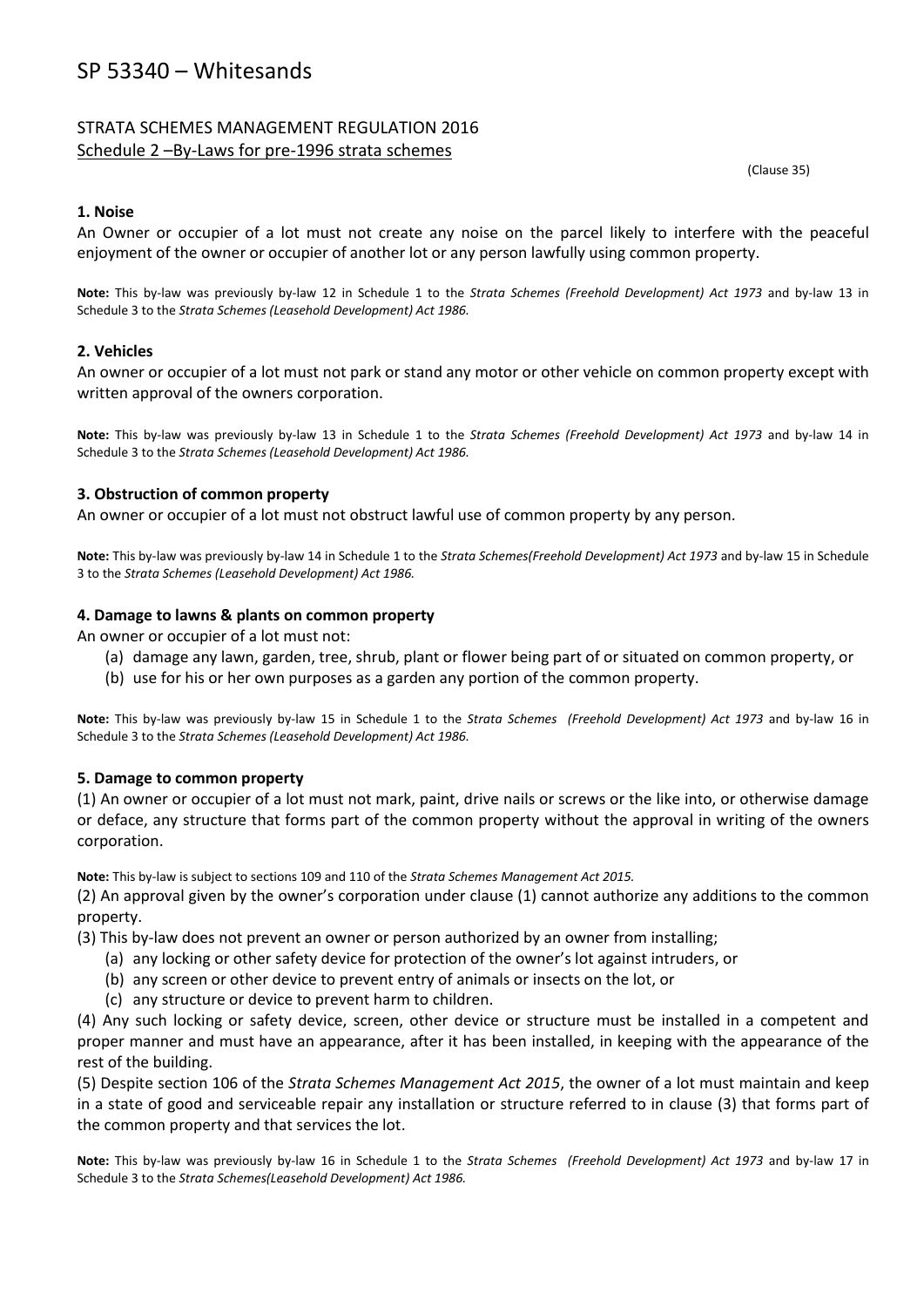#### **6. Behaviour of owners and occupiers**

An owner or occupier of a lot when on common property must be adequately clothed and must not use language or behave in a manner likely to cause offence or embarrassment to the owner or occupier of another lot or to any person lawfully using common property.

**Note:** This by-law was previously by-law 17 in Schedule 1 to the *Strata Schemes(Freehold Development) Act 1973* and by-law 18 in Schedule 3 to the *Strata Schemes (Leasehold Development) Act 1986.*

#### **7. Children playing on common property in building**

An owner or occupier of a lot must not permit any child of whom the owner or occupier has control to play on common property within the building or, unless accompanied by an adult exercising effective control, to be or to remain on common property comprising a laundry, car parking area or other area of possible danger or hazard to children.

**Note:** This by-law was previously by-law 18 in Schedule 1 to the *Strata Schemes (Freehold Development) Act 1973* and by-law 19 in Schedule 3 to the *Strata Schemes(Leasehold Development) Act 1986.*

#### **8. Behaviour of invitees**

An owner or occupier of a lot must take all reasonable steps to ensure that invitees of the owner or occupier do not behave in a manner likely to interfere with the peaceful enjoyment of the owner or occupier of another lot or any person lawfully using common property.

**Note:** This by-law was previously by-law 19 in Schedule 1 to the *Strata Schemes (Freehold Development) Act 1973* and by-law 20 in Schedule 3 to the *Strata Schemes (Leasehold Development) Act 1986.*

#### **9. Depositing rubbish and other material on common property**

An owner or occupier of a lot must not deposit or throw on the common property any rubbish, dirt, dust or other material likely to interfere with the peaceful enjoyment of the owner of occupier of another lot or of any persons lawfully using the common property.

**Note:** This by-law was previously by-law 20 in Schedule 1 to the *Strata Schemes (Freehold Development) Act 1973* and by-law 21 in Schedule 3 to the *Strata Schemes (Leasehold Development) Act 1986.*

#### **10. Drying of laundry items**

An owner or occupier of a lot must not, except with the consent in writing of the owners corporation, hang any washing, towel, bedding, clothing or other article on any part of the parcel in such a way as to be visible from outside the building other than on any lines provided by the owners corporation for the purpose and there only for a reasonable period.

**Note:** This by-law was previously by-law 21 in Schedule 1 to the *Strata Schemes (Freehold Development) Act 1973* and by-law 22 in Schedule 3 to the *Strata Schemes (Leasehold Development) Act 1986.*

#### **11. Cleaning windows and doors**

An owner or occupier of a lot must keep clean all glass in windows and all doors on the boundary of the lot, including so much as is common property.

**Note:** This by-law was previously by-law 22 in Schedule 1 to the *Strata Schemes (Freehold Development) Act 1973* and by-law 23 in Schedule 3 to the *Strata Schemes (Leasehold Development) Act 1986.*

#### **12. Storage of inflammable liquids and other substances and materials**

(1) An owner or occupier of a lot must not, except with the approval in writing of the owners corporation, use or store on the lot or on the common property any inflammable chemical, liquid or gas or other inflammable material.

(2) This by-law does not apply to chemicals, liquids, gases or other material used or intended to be used for domestic purposes, or any chemical, liquid gas or other material in a fuel tank of a motor vehicle or internal combustion engine.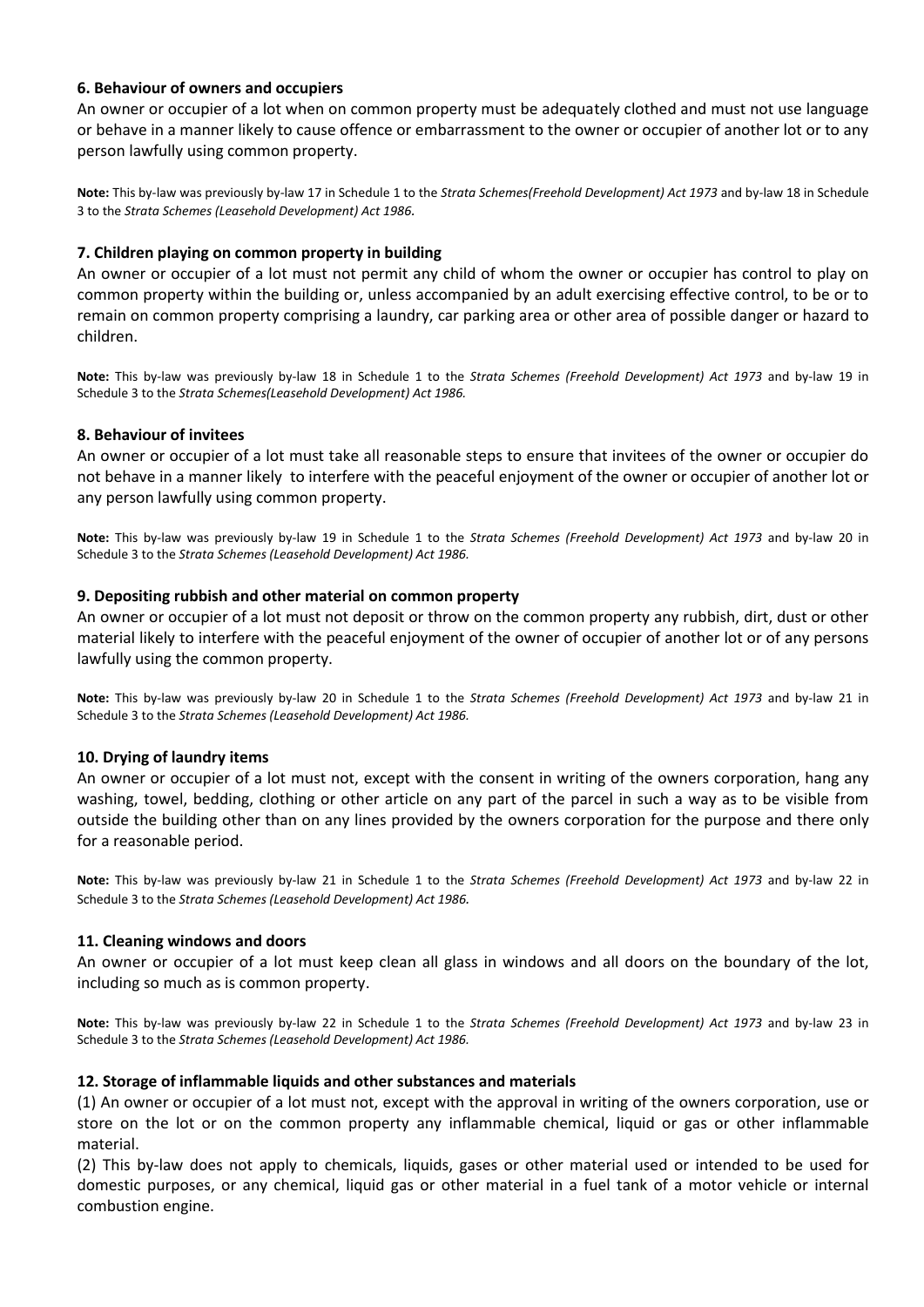**Note:** This by-law was previously by-law 23 in Schedule 1 to the *Strata Schemes(Freehold Development) Act 1973* and by-law 24 in Schedule 3 to the *Strata Schemes (Leasehold Development) Act 1986.*

### **13. Moving furniture and other objects on or through common property**

An owner or occupier of a lot must not transport any furniture or large object through or on common property within the building unless sufficient notice has first been given to the strata committee so as to enable the strata committee to arrange for its nominee to be present at the time when the owner or occupier does so.

**Note:** This by-law was previously by-law 24 in Schedule 1 to the *Strata Schemes (Freehold Development) Act 1973* and by-law 25 in Schedule 3 to the *Strata Schemes (Leasehold Development) Act 1986.*

### **14. Floor coverings**

(1) An owner of a lot must ensure that all floor space within the lot is covered or otherwise treated to an extent sufficient to prevent the transmission from the floor space of noise likely to disturb the peaceful enjoyment of the owner or occupier of another lot.

(2) This by-law does not apply to floor space comprising a kitchen, laundry, lavatory or bathroom.

**Note:** This by-law was previously by-law 25 in Schedule 1 to the *Strata Schemes (Freehold Development) Act 1973* and by-law 26 in Schedule 3 to the *Strata Titles (Leasehold Development) Act 1986.*

### **15 Garbage disposal**

An owner or occupier of a lot:

- (a) must maintain within the lot, or on such part of the common property as may be authorised by the owners corporation, in clean and dry conditions and adequately covered a receptacle for garbage, and
- (b) must ensure that before refuse is placed in the receptacle it is securely wrapped or, in the case of tins or other containers, completely drained, and
- (c) for the purpose of having the garbage collected, must place the receptacle within an area designated for that purpose by the owners corporation and at a time not more than 12 hours before the time at which garbage is normally collected, and
- (d) when the garbage has been collected, must promptly return the receptacle to the lot or other area referred to in paragraph (a), and
- (e) must not place any thing in the receptacle of the owner or occupier of any other lot except with the permission of that owner or occupier, and
- (f) must promptly remove any thing which the owner, occupier or garbage collector may have spilled from the receptacle and must take such action as may be necessary to clean the area within which that thing was spilled.

**Note:** This by-law was previously by-law 26 in Schedule 1 to the *Strata Schemes (Freehold Development) Act 1973* and by-law 27 in Schedule 3 to the *Strata Schemes (Leasehold Development) Act 1986.*

### **16. Keeping of Animals**

(1) Subject to section 157 of the *Strata Schemes Management Act 2015*, an owner or occupier of a lot must not, without the approval in writing of the owners corporation, keep any animal on the lot or common property.

(2) The owners corporation must not unreasonably withhold its approval of the keeping of an animal on a lot or the common property.

**Note:** This by-law was previously by-law 27 in Schedule 1 to the *Strata Schemes (Freehold Development) Act 1973* and by-law 28 in Schedule 3 to the *Strata Schemes (Leasehold Development) Act 1986.*

### **17. Appearance of lot**

(1) The owner or occupier of a lot must not, without the written consent of the owners corporation, maintain within the lot anything visible from outside the lot that, viewed from outside the lot, is not in keeping with the rest of the building.

(2) This by-law does not apply to the hanging of any washing, towel, bedding, clothing or other article as referred to in by-law 10.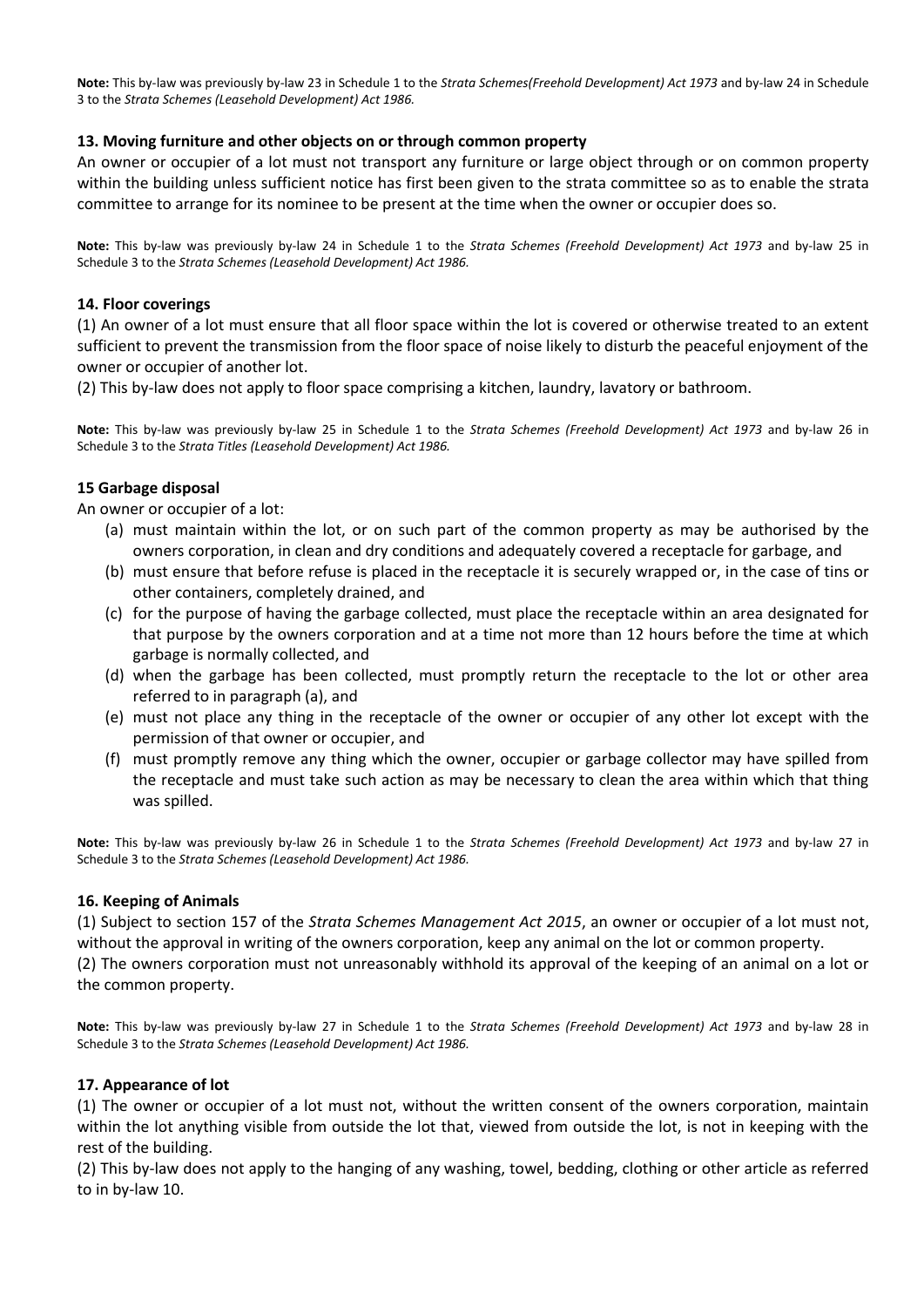**Note:** This by-law was previously by-law 29 in Schedule 1 to the *Strata Schemes (Freehold Development) Act 1973* and by-law 30 in Schedule 3 to the *Strata Schemes (Leasehold Development) Act 1986.*

#### **18. Notice-Board**

An owners corporation must cause a notice-board to be affixed to some part of the common property.

**Note:** This by-law was previously by-law 3 in Schedule 1 to the *Strata Schemes (Freehold Development) Act 1973* and by-law 3 in Schedule 3 to the *Strata Schemes (Leasehold Development) Act 1986.*

#### **19. Change in use of lot to be notified**

An occupier of a lot must notify the owners corporation if the occupier changes the existing use of the lot in a way that may affect the insurance premiums for the strata scheme (for example, if the change of use results in a hazardous activity being carried out on the lot, or results in the lot being used for commercial or industrial purposes rather than residential purposes).

#### There are no By-Laws  $20 - 29$

#### **By Law 30. Curtains Dealing No. 3103616**

A proprietor or occupier of a lot shall not allow curtains or blinds to be visible from outside the lot other than those in a plan, soft, neutral colour.

#### **By Law 31. Air Conditioning Units <b>Dealing No. AC 156900 Dealing No. AC 156900**

A. All air conditioning units installed prior to the registration of this By-Law shall be the responsibility of the current and subsequent proprietor of the lot and that all repairs and maintenance of the air conditioning units shall be at the cost of the proprietor.

Replacement of the air conditioning unit shall be subject to By-Law 31 (B)

- B. All air conditioning units installed after the registration of this By-Law shall be installed in accordance with the following:
- (1) Consent must be given in writing from the owners corporation.
- (2) The proprietor of the lot must provide the owners corporation with details to include but not limited to size, style, type, horsepower, installation site, waste water disposal system and decibel level generated from the unit to be installed.
- (3) The air conditioning must be installed in a workman like manner and installation must be carried out during the hours of 9am and 4pm.
- (4) The proprietor of the lot will be responsible for any building defects arising as a result of the installation of the air conditioner to common property.
- (5) That any building problem resulting from the installation be the responsibility of the proprietor of the lot current and future and that the owners corporation be authorized to take steps to carry out all work necessary to perform this obligation if the proprietor fails to comply with this By-law and these costs be charged to the owner of the lot.
- (6) Adequate provision must be made for disposal of waste water from the air conditioning unit being plumbed into the waste system or drained into the balcony drain ensuring that water does not drip over the balcony edge.
- (7) The cost of installation is the responsibility of the lot owner.
- (8) All further repairs, maintenance and replacement costs are to be at the expense of the lot owner
- (9) The lot owners is to ensure that the air conditioner is installed and maintained to be in keeping with the aesthetics and standard of the building.
- (10) That the air conditioning unit only be operated between the hours of Monday to Friday 7am to 10pm and Saturday, Sunday and public holidays 8am to 10pm (Noise Pollution Act)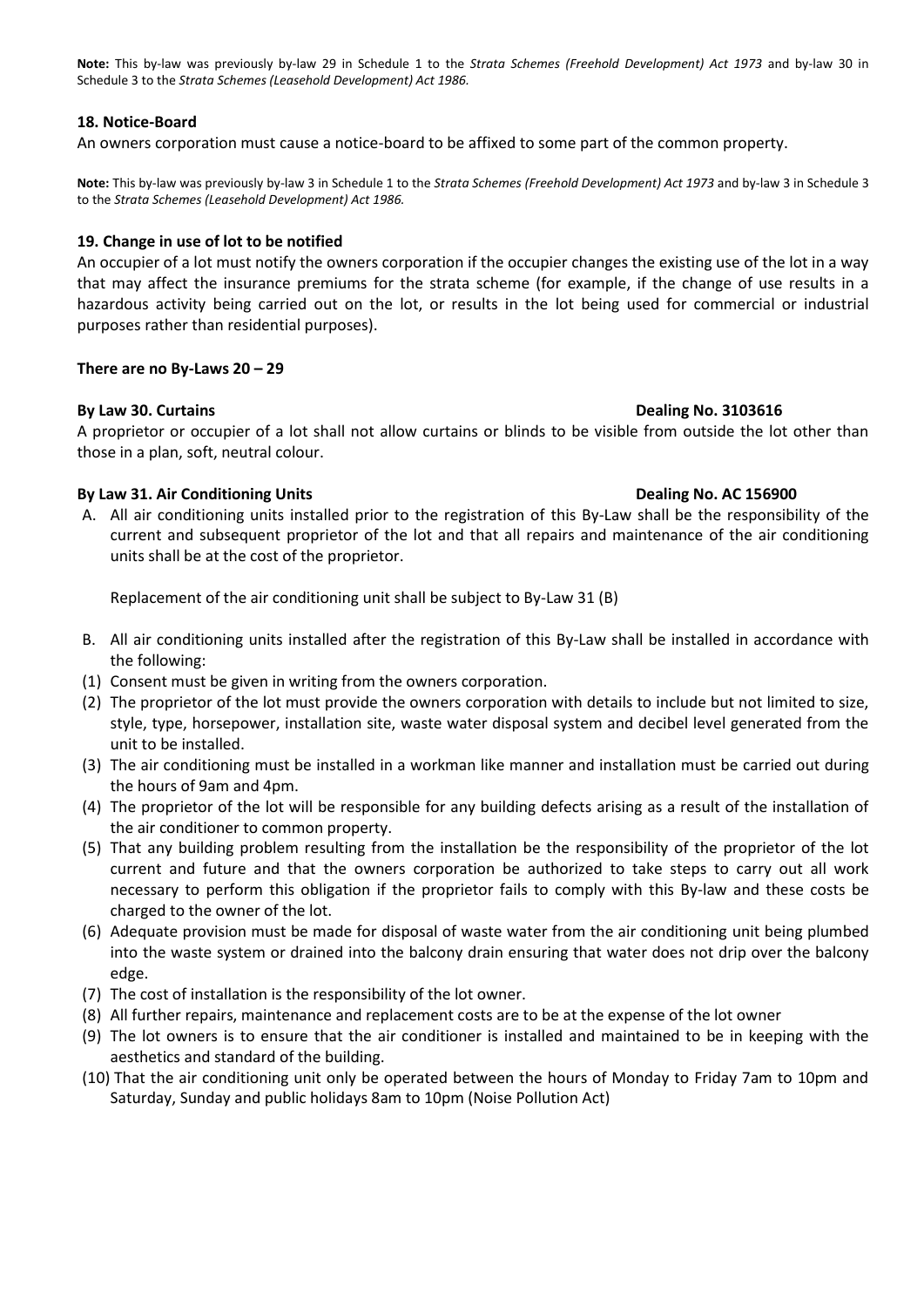#### **By Law 32 Flyscreens Dealing No AC 156900 Amended by Dealing No. AK 88438**

A. All flyscreens, sliding screen doors and security doors installed prior to the registration of this By-Law shall be the responsibility of the current and subsequent proprietor of the lot and that all repairs and maintenance of the flyscreens and sliding screen doors shall be at the cost of the proprietor.

Replacement of flyscreens, sliding doors and security doors shall be subject to By-Law 32(B)

- B. All flyscreens, sliding screens doors and security doors installed after the registration of this By-Law shall be installed in accordance with the following:
- (1) a) That the flyscreens and security doors installed will be the same as existing in style and colour to be in keeping with the building.

b) That the sliding screen security doors on to the balconies be of stainless steel mesh ("Crime Safe" or similar product)

- c) That the screens are compliant with the Window Safety Legislation
- (2) The proprietor of the lot will be responsible for any building defects arising as a result of the installation of the flyscreens, sliding screen doors and security doors to common property.
- (3) That any building problem resulting from the installation be the responsibility of the proprietor of the lot current and future and that the Owners Corporation be authorized to take steps to carry out all work necessary to perform this obligation if that proprietor fails to comply with this By-Law and these costs be charged to the owner of the lot.
- (4) The cost of installation is the responsibility of the lot owner.
- (5) All further repairs, maintenance and replacement costs are to be at the expense of the lot owner.
- (6) The lot owner is to ensure that the flyscreens, sliding screens doors and security doors are installed and maintenance to be in keeping with the aesthetics and standard of the building.

## **By-Law 33 Awnings Dealing No. AC 156900**

A. All awnings installed prior to the registration of this By-Law shall be the responsibility of the current and subsequent proprietor of the lot and that all repairs and maintenance of the awnings shall be at the cost of the proprietor.

Replacement of the awnings shall be subject to By- Law 33 B

- B. All awnings installed after the registration date of this By-Law shall be installed in accordance with the following:
- (1) Consent must be given in writing from the Owners Corporation.
- (2) That the awnings installed will be the same as existing in style and colour to be in keeping with the building.
- (3) The awning must be installed in a workmanlike manner and installation must be carried out during the hours of 9am and 4pm.
- (4) The proprietor of the lot will be responsible for any building defects arising as a result of the installation of the awning to common property.
- (5) That any building problem resulting from the installation be the responsibility of the proprietor of the lot current and future and that the Owners Corporation be authorized to take steps to carry out all work necessary to perform this obligation if that proprietor fails to comply with this By-Law and these costs be charged to the owner of the lot.
- (6) The cost of the installation is the responsibility of the Lot Owner.
- (7) All further repairs, maintenance and replacement costs are to be at the expense of the lot owner.

## **By Law 34 Window Tinting The Contract of Contract Contract Contract Contract Contract Contract Contract Contract Contract Contract Contract Contract Contract Contract Contract Contract Contract Contract Contract Contract**

A. All window tinting installed prior to the registration of this By-Law shall be the responsibility of the current and subsequent proprietor of the lot and that all repairs and maintenance of the awnings shall be at the cost of the proprietor.

Replacement of the tinting shall be subject to By-Law 34 (B)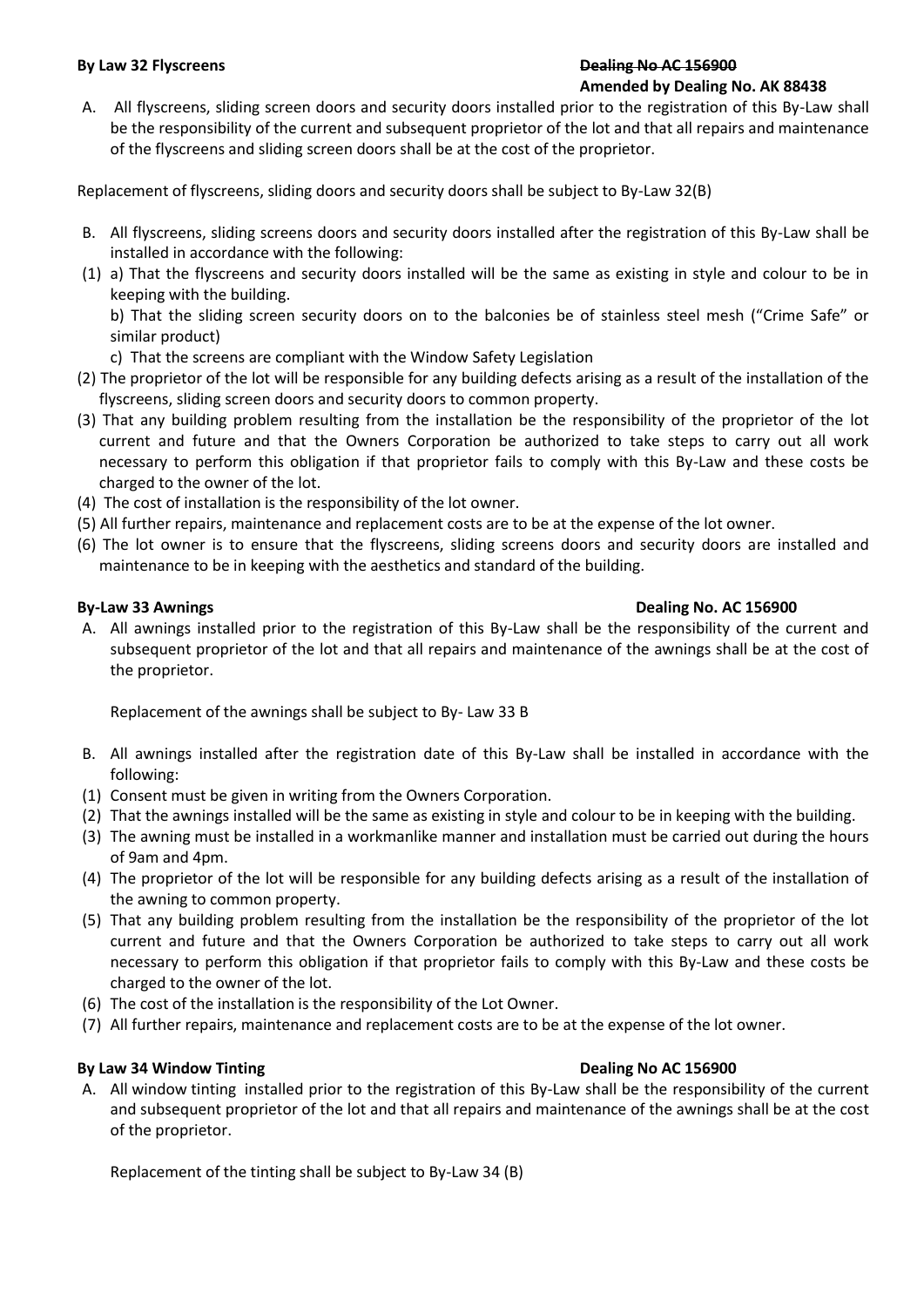- B. All window tinting installed after the registration of this By-Law shall be installed in accordance with the following:
- (1) Consent must be given in writing from the Owners Corporation.
- (2) The proprietor of the lot must provide the Owners Corporation with details to include colour and windows to be tinted.
- (3) The tinting must be installed in a workmanlike manner.
- (4) The proprietor of the lot will be responsible for any building defects arising as a result of the installation of the tinting to common property.
- (5) That any building problem resulting from the installation be the responsibility of the proprietor of the lot current and future and that the Owners Corporation be authorized to take steps to carry out all work necessary to perform this obligation if that proprietor fails to comply with this By-Law and these costs be charged to the owner of the lot.
- (6) The cost of the installation is the responsibility of the Lot Owner.
- (7) All further repairs, maintenance and replacement costs are to be at the expense of the lot owner.
- (8) The Lot owner is to ensure that the tinting is installed and maintained to be in keeping with the aesthetics and standard of the building.

## **By- Law 35 Spas Dealing No. AC 156900**

A. All spas installed prior to the registration of this By-Law shall be the responsibility of the current and subsequent proprietor of the lot and that all repairs and maintenance of the awnings shall be at the cost of the proprietor.

Replacement of the tinting shall be subject to By-Law 35 (B)

- B. All spas installed after the registration of this By-Law shall be installed in accordance with the following:
- (1) Consent must be given in writing from the Owners Corporation.
- (2) The proprietor of the lot must provide the Owners Corporation with details to include but not limited to the size, style, type, horsepower, installation site, waste water disposal system and decibel level generated from the unit to be installed.
- (3) The spas must be installed in a workmanlike manner and installation must be carried out during the hours of 9am to 4pm.
- (4) The proprietor of the lot will be responsible for any building defects arising as a result of the installation of the spa to common property.
- (5) That any building problem resulting from the installation be the responsibility of the proprietor of the lot current and future and that the Owners Corporation be authorized to take steps to carry out all work necessary to perform this obligation if that proprietor fails to comply with this By-Law and these costs be charged to the owner of the lot.
- (6) Adequate provision must be made for disposal of waste water from the spas by being plumbed into the waste system of drained into the balcony drain ensuring that water does not drip over the balcony edge.
- (7) The cost of the installation is the responsibility of the Lot Owner.
- (8) All further repairs, maintenance and replacement costs are to be at the expense of the lot owner.
- (9) The Lot owner is to ensure that the spa is installed and maintained to be in keeping with the aesthetics and standard of the building.
- (10)That the spas only be operated between the hours of Monday to Friday 7am to 10pm and Saturday, Sunday and public holidays 8am to 10pm. (Noise Pollution Act.)

## **By-Law 36 External Blinds Dealing No. AD 108617**

A. All external blinds installed prior to the registration of this By-Law shall be the responsibility of the current and subsequent proprietor of the lot and that all repairs and maintenance of the awnings shall be at the cost of the proprietor.

Replacement of the external blinds shall be subject to By-Law 36 (B)

B. All external blinds installed after the registration of this By-Law shall be installed in accordance with the following: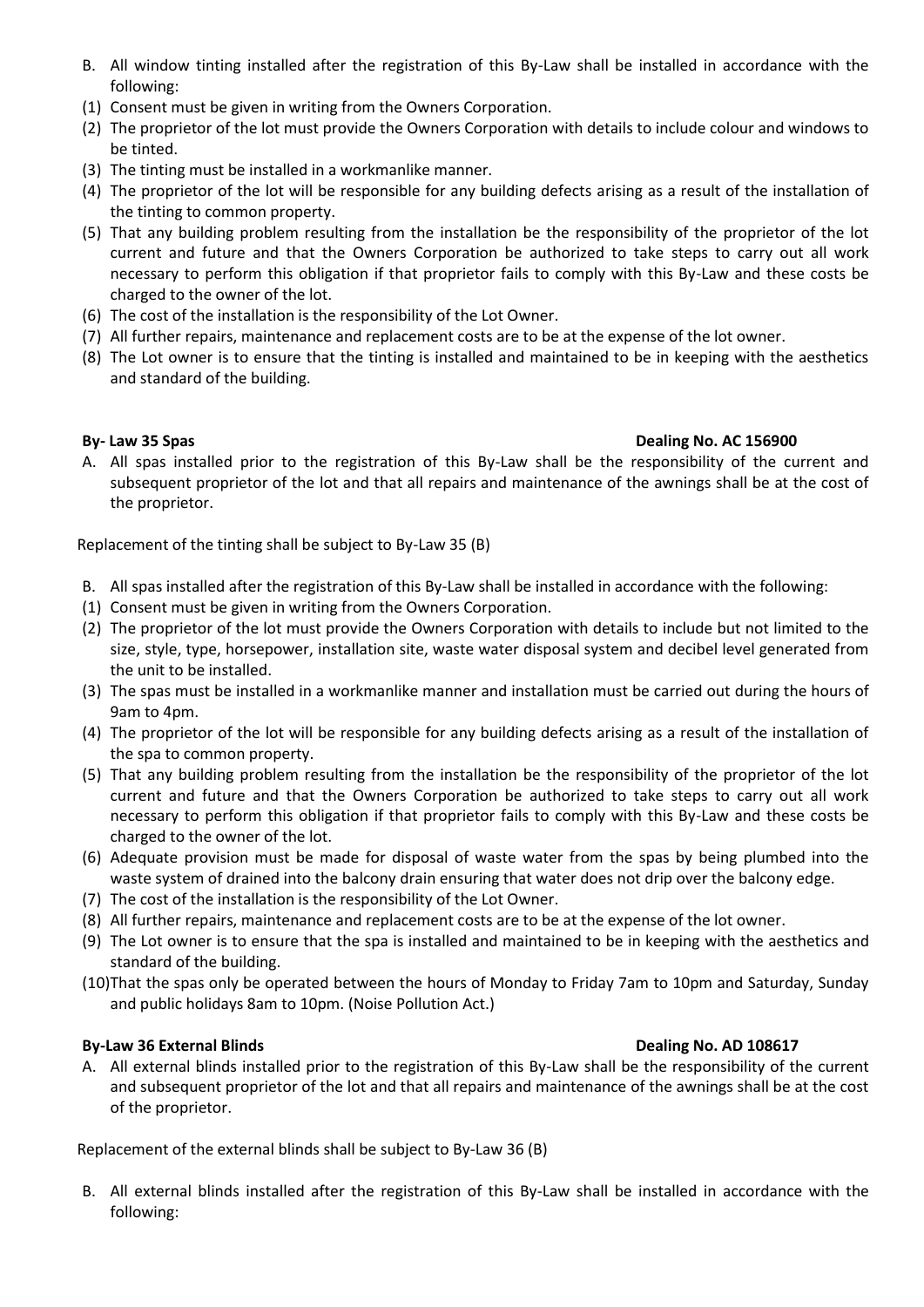- (1) That the external blind installed will be the same as existing in style, colour and size to be in keeping with the appearance of the building.
- (2) The proprietor of the lot will be responsible for any building defects arising as a result of the installation of the external blind to common property.
- (3) That any building problem resulting from the installation be the responsibility of the proprietor of the lot current and future and that the Owners Corporation be authorized to take steps to carry out all work necessary to perform this obligation if that proprietor fails to comply with this By-Law and these costs be charged to the owner of the lot.
- (4) The cost of the installation is the responsibility of the Lot Owner.
- (5) All further repairs, maintenance and replacement costs are to be at the expense of the lot owner.
- (6) That the owner of the lot obtain written consent from the owners corporation prior to the installation.
- (7) That after owners corporation approval has been granted the owner of the lot is to obtained council approval if required and that all associated costs for this approval be borne by the lot owner.

## By-Law 37 Installation of louvre window at Lot 7 **Dealing No. AD 108617**

This by-law gives consent to the owner of Lot 7 to replace the existing door in the master bedroom leading to the balcony with louvre windows.

- (1) The lot owner to obtain any approvals necessary from local government authorities (Great Lakes Council)
- (2) That all alteration work must be carried out in a workmanlike manner and the work must be carried our during the hours of 9am to 4pm.
- (3) That the proprietor of the lot will be responsible for any building defects arising as a result of the installation of the louvers to common property.
- (4) That any building problem resulting from the installation be the responsibility of the proprietor of the lot current and future and that the owners corporation be authorize to take steps to carry out all work necessary to perform this obligation if that proprietor fails to comply with this by-law and these costs be charged to the owner of the lot.
- (5) The cost of installation of the louvers is the responsibility of the lot owner.
- (6) All further repairs, maintenance and replacement costs are to be at the expense of the lot owner.
- (7) The lot owner is to ensure that the louvers are installed and maintained to be in keeping with the aesthetics and standard of the building.

### **Special By-Law 1**

The Common Property Memorandum, provided by Fair Trading as part of the Strata Schemes Management Regulation 2016, to specify whether an owner of a lot or the owners corporation is responsible for the maintenance, repair or replacement of any part of the common property, is adopted by the Owners Strata Plan 53340 with the omission of Lot Owner Responsibilities 9 (a).

### **Common property memorandum**

Owners corporation responsibilities for maintenance, repair or replacement

| <b>Balcony and</b> | (a) columns and railings                                                                    |
|--------------------|---------------------------------------------------------------------------------------------|
| courtyards         | (b) doors, windows and walls (unless the plan was registered before 1 July 1974 – refer     |
|                    | to the registered strata plan)                                                              |
|                    | (c) balcony ceilings (including painting)                                                   |
|                    | (d) security doors, other than those installed by an owner after the registration of the    |
|                    | strata plan                                                                                 |
|                    | (e) original tiles and associated waterproofing, affixed at the time of registration of the |
|                    | strata plan                                                                                 |
|                    | common wall fencing, shown as a thick line on the strata plan<br>(f)                        |
|                    | dividing fences on a boundary of the strata parcel that adjoin neighbouring land<br>(g)     |
|                    | awnings within common property outside the cubic space of a balcony or courtyard<br>(h)     |
|                    | walls of planter boxes shown by a thick line on the strata plan<br>(i)                      |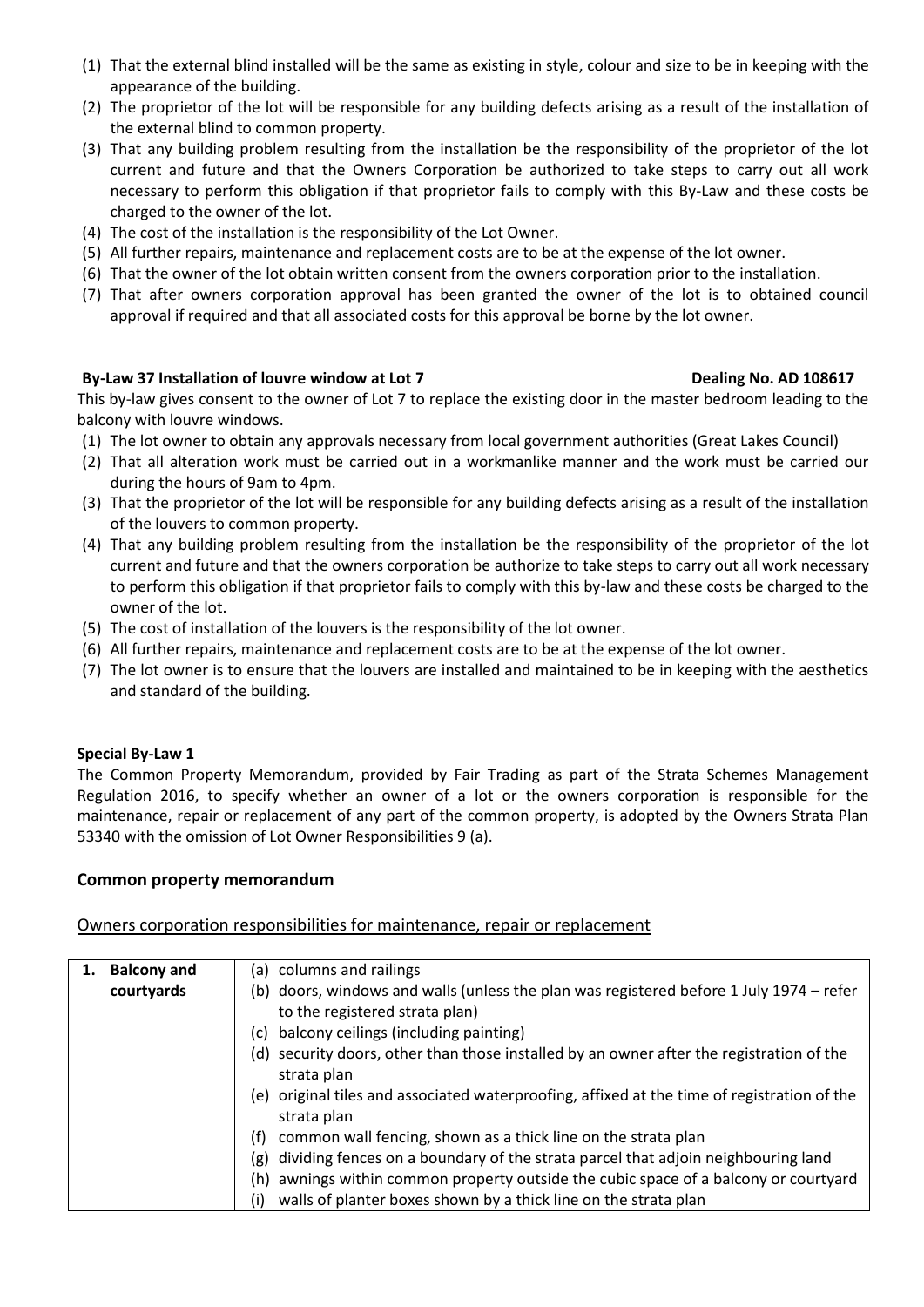|    |                      | (i)<br>that part of a tree which exists within common property                                   |
|----|----------------------|--------------------------------------------------------------------------------------------------|
|    | 2. Ceiling/Roof      | (a) false ceilings installed at the time of registration of the strata plan (other than          |
|    |                      | painting, which shall be the lot owner's responsibility)                                         |
|    |                      | (b) plastered ceilings and vermiculite ceilings (other than painting, which shall be the         |
|    |                      | lot owner's responsibility)                                                                      |
|    |                      | (c) guttering                                                                                    |
|    |                      | (d) membranes                                                                                    |
| 3. | <b>Electrical</b>    | (a) air conditioning systems serving more than one lot                                           |
|    |                      | (b) automatic garage door opener, other than those installed by an owner after the               |
|    |                      | registration of the strata plan and not including any related remote controller                  |
|    |                      | (c) fuses and fuse board in meter room                                                           |
|    |                      | (d) intercom handset and wiring serving more than one lot                                        |
|    |                      | (e) electrical wiring serving more than one lot                                                  |
|    |                      | (f) light fittings serving more than one lot                                                     |
|    |                      | (g) power point sockets serving more than one lot                                                |
|    |                      | (h) smoke detectors whether connected to the fire board in the building or not (and              |
|    |                      | other fire safety equipment subject to the regulations made under the                            |
|    |                      | Environmental Planning and Assessment Act 1979)                                                  |
|    |                      | (i) telephone, television, internet and cable wiring within common property walls                |
|    |                      | television aerial ,satellite dish, or cable or internet wiring serving more than one lot,<br>(j) |
|    |                      | regardless of whether it is contained within any lot or on common property                       |
|    |                      | (k) lifts and lift operating systems                                                             |
| 4. | <b>Entrance door</b> | (a) original door lock or its subsequent replacement                                             |
|    |                      | (b) entrance door to a lot including all door furniture and automatic closer                     |
|    |                      | (c) security doors, other than those installed buy an owner after registration of the            |
|    |                      | strata plan                                                                                      |
|    | 5. Floor             | (a) original floorboards or parquetry flooring affixed to common property floors                 |
|    |                      | (b) mezzanines and stairs within lots, if shown as a separate level in the strata plan           |
|    |                      | (c) original floor tiles and associated waterproofing affixed to common property floors          |
|    |                      | at the time of registration of the strata plan                                                   |
|    |                      | (d) sound proofing floor base (e.g. magnesite), but not including any sound proofing             |
|    |                      | installed by an owner after the registration of the strata plan                                  |
| 6. | General              | (a) common property walls                                                                        |
|    |                      | (b) the slab dividing two storeys of the same lot, or one storey from an open space roof         |
|    |                      | area e.g. a townhouse or villa (unless the plan was registered before 1 July 1974 -              |
|    |                      | refer to the registered strata plan)                                                             |
|    |                      | (c) any door in a common property wall (including all original door furniture)                   |
|    |                      | (d) skirting boards, architraves and cornices on common property walls (other than               |
|    |                      | painting which shall be the lot owner's responsibility)                                          |
|    |                      | (e) original tiles and associated waterproofing affixed to the common property walls at          |
|    |                      | the time of registration of the strata plan                                                      |
|    |                      | (f) ducting cover or structure covering a service that serves more than one lot or the           |
|    |                      | common property                                                                                  |
|    |                      | (g) ducting for the purposes of carrying pipes servicing more than one lot                       |
|    |                      | (h) exhaust fans outside the lot                                                                 |
|    |                      | hot water service located outside of the boundary of any lot or where that service<br>(i)        |
|    |                      | serves more than one lot                                                                         |
|    |                      | letter boxes within common property<br>(j)                                                       |
|    |                      | (k) swimming pool and associated equipment                                                       |
|    |                      | (1)<br>gym equipment                                                                             |
|    | 7. Parking/Garage    | (a) carports, other than those within the cubic space of a lot and referred to in the            |
|    |                      | strata plan, or which have been installed by and owner after registration of the                 |
|    |                      | strata plan                                                                                      |
|    |                      | (b) electric garage door opener (motor and device) including automatic opening                   |
|    |                      | mechanism which serves more than one lot                                                         |
|    |                      | (c) garage doors, hinge mechanism and lock, if shown by a thick line on the strata plan          |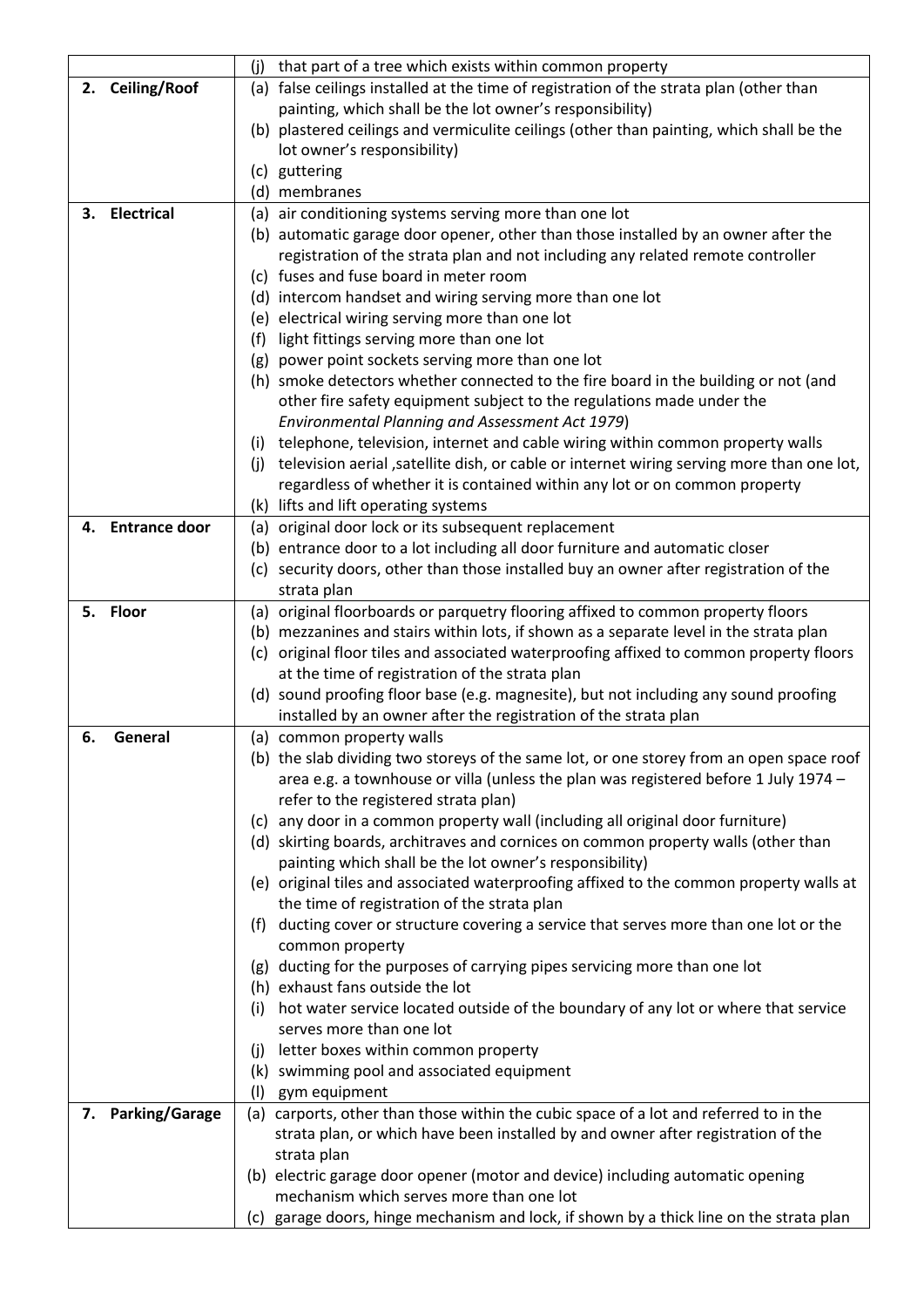|    |             | or if outside the cubic space of the lot                                                 |
|----|-------------|------------------------------------------------------------------------------------------|
|    |             | (d) mesh between parking spaces, if shown by a thick line on the strata plan             |
|    | 8. Plumbing | (a) floor drain or sewer in common property                                              |
|    |             | (b) pipes within common property wall, floor or ceiling                                  |
|    |             | main stopcock to unit<br>(c).                                                            |
|    |             | (d) storm water and on-site detention systems below ground                               |
| 9. | Windows     | (a) windows in common property walls, including window furniture, sash cord and          |
|    |             | window seal                                                                              |
|    |             | (b) insect-screens, other than those installed by an owner after the registration of the |
|    |             | strata plan                                                                              |
|    |             | original lock or other lock if subsequently replacement by the owners corporation<br>(c) |

## Lot owner responsibilities for maintenance, repair or replacement.

| 1. | <b>Balcony &amp;</b>  | (a) awnings, decks, pergola, privacy screen, louvres, retaining walls, planter walls, steps                        |
|----|-----------------------|--------------------------------------------------------------------------------------------------------------------|
|    | Courtyards            | or other structures within the cubic space of a balcony or courtyard and not shown                                 |
|    |                       | as common property on the strata plan                                                                              |
|    |                       | (b) that part of a tree within the cubic space of a lot                                                            |
| 2. | <b>Ceiling/Roof</b>   | (a) false ceilings inside the lot installed by an owner after the registration of the strata                       |
|    |                       | plan                                                                                                               |
| 3. | <b>Electrical</b>     | (a) air conditioning systems, whether inside or outside of a lot, which serve only that lot                        |
|    |                       | (b) fuses and fuse boards within the lot and serving only that lot                                                 |
|    |                       | (c) in-sink food waste disposal systems and water filtration systems                                               |
|    |                       | (d) electrical wiring in non-common property walls within a lot and serving only that lot                          |
|    |                       | (e) light fittings, light switches and power point sockets within the lot serving only that<br>lot                 |
|    |                       | (f) telephone, television, internet and cable wiring within non-common property walls<br>and serving only that lot |
|    |                       | (g) telephone, television, internet and cable service and connection sockets                                       |
|    |                       | (h) intercom handsets serving one lot and associated wiring located within non-                                    |
|    |                       | common walls                                                                                                       |
| 4. | <b>Entrance door</b>  | (a) door locks additional to the original lock (or subsequent replacement of the original                          |
|    |                       | lock)                                                                                                              |
|    |                       | (b) keys, security cards and access passes                                                                         |
| 5. | <b>Floor</b>          | (a) floor tiles and any associated waterproofing affixed by an owner after the                                     |
|    |                       | registration of the strata plan                                                                                    |
|    |                       | (b) lacquer and staining on surface of floorboards or parquetry flooring                                           |
|    |                       | (c) internal carpeting and floor coverings, unfixed floating floors                                                |
|    |                       | (d) mezzanines and stairs within lots that are not shown or referred to in the strata plan                         |
| 6. | General               | (a) internal (non-common property) walls                                                                           |
|    |                       | (b) paintwork inside the lot (including ceiling and entrance door)                                                 |
|    |                       | (c) built-in wardrobes, cupboards, shelving                                                                        |
|    |                       | (d) dishwasher                                                                                                     |
|    |                       | (e) stove                                                                                                          |
|    |                       | washing machine and clothes dryer<br>(f)                                                                           |
|    |                       | (g) hot water service exclusive to a single lot (whether inside or outside of the cubic                            |
|    |                       | space of that lot)                                                                                                 |
|    |                       | (h) internal doors (including door furniture)                                                                      |
|    |                       | skirting boards and architraves on non-common property walls<br>(i)                                                |
|    |                       | tiles and associated waterproofing affixed to non-common property walls<br>(i)                                     |
|    |                       | (k) letterbox within a lot                                                                                         |
|    |                       | pavers installed within the lot's boundaries<br>(1)                                                                |
|    |                       | (m) ducting cover or structure covering a service that serves a single lot                                         |
| 7. | <b>Parking/Garage</b> | garage door remote controller<br>(a)                                                                               |